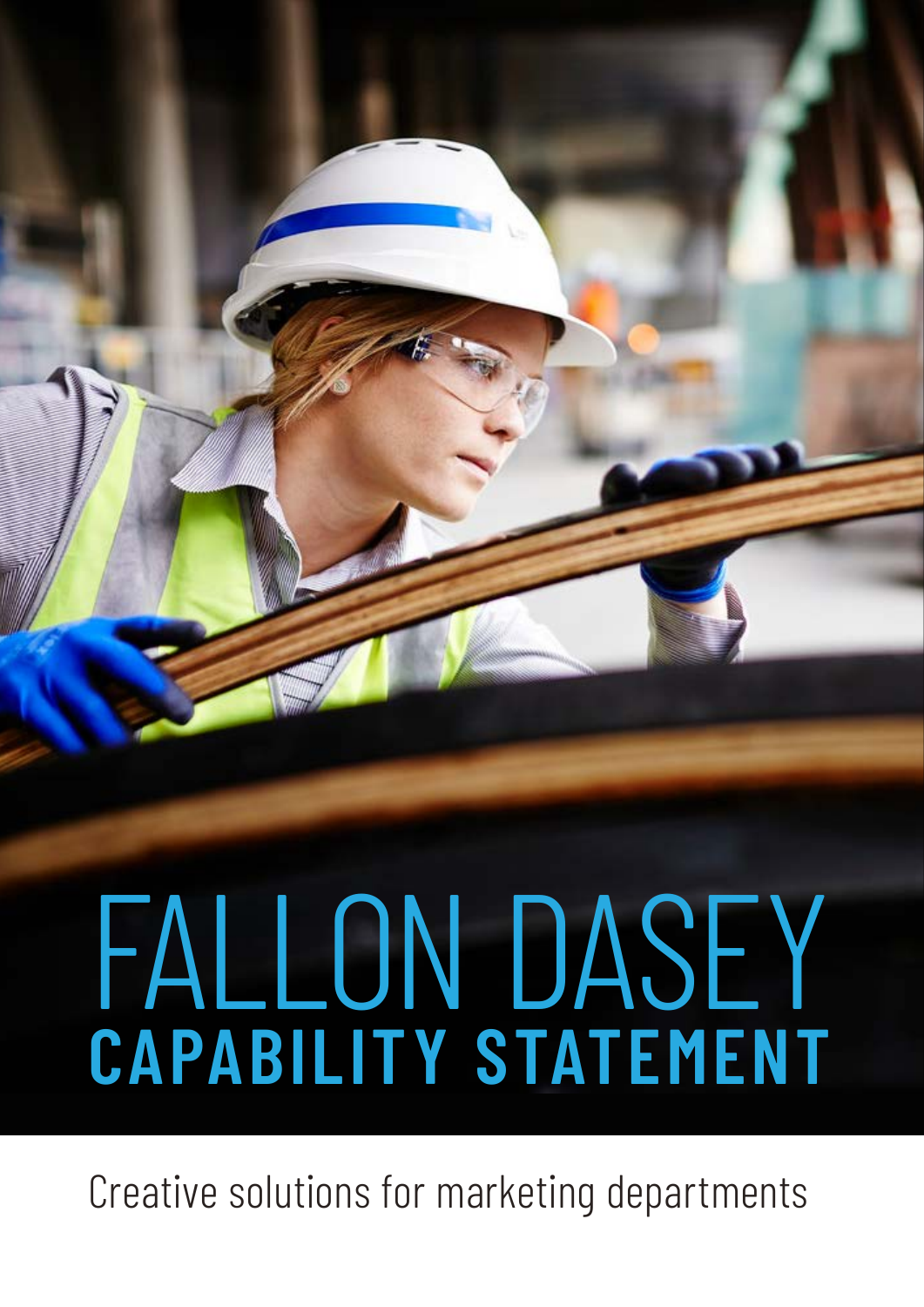### WHO WE ARE

Fallon Dasey is an independent creative agency located at Manly on Sydney's northern beaches. We work collaboratively with marketing professionals across a range of industrial sectors to produce engaging marketing materials. Led by former Sydney Morning Herald editors, our experienced team prides itself on delivering high standards across domains including copy and content, graphic and web design, photography and filmmaking.

## HOW WE HELP

Marketing departments are the cornerstone of the sales process for modern large businesses. They build brands, spread knowledge about products and services, develop connections with audiences – and drive growth.

But it's not always easy. Staff shortages, urgent requests from stakeholders, a lack of specialist expertise, and looming major events can all push internal resources to their limit.

Fallon Dasey can help. We have a proven track record of delivering high-quality collateral to marketing departments in Australia and Europe. Our films, reports, ad campaigns, magazines and other solutions help solve your marketing challenges.

## FALLON DASEY<br>CONTENT

## WHAT WE OFFER

#### Internal and customer magazines

Speak to staff or external stakeholders with a wellwritten and beautifully presented magazine. Services include concept development, planning, content writing and editing, photography, design and layout, and print management.

#### Print and digital ads

Create attention-grabbing, on-brand ads that get your message across. Services include copywriting, illustration, design and production.

#### Annual Reports

Deliver accurate, engaging reports that speak to all stakeholders. Services include project management, writing and editing, design and layout, and print management.





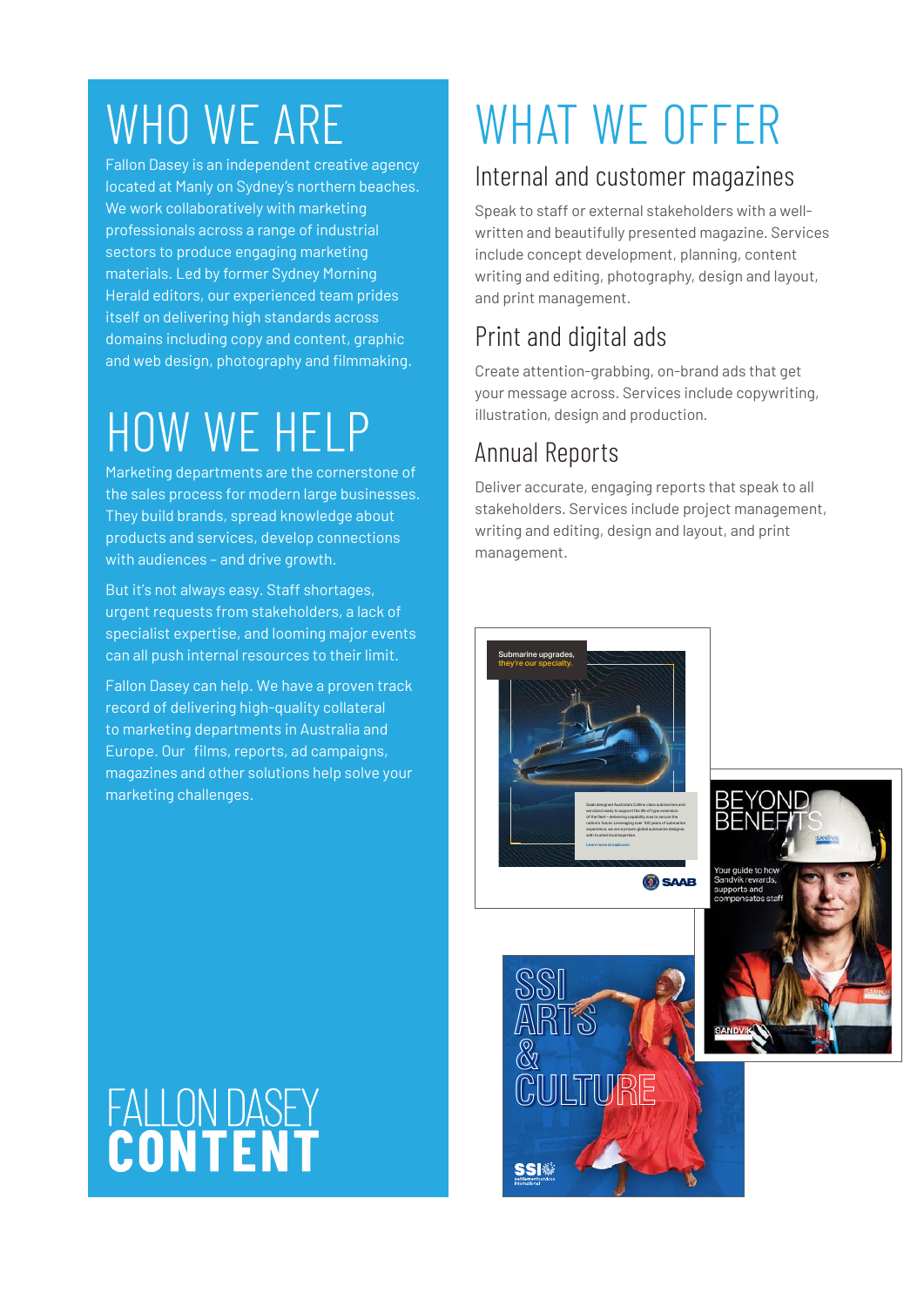#### Film production

Add a brand film to your website to explain your offering. Or create a product or customer film to build awareness and drive sales. Services include storyboard, film and sound capture on location, editing, production, voice-over and captioning.

#### Customer story production

Highlight the real benefits of your products and services with engaging articles. Show how you have solved problems for customers, or the benefits a new product will deliver. Services include writing, photography and editing.

#### Online newsroom

Outsource production and management of your newsroom and free yourself up for other challenges. Services include all forms of content creation, publication and management.

#### Web design and web content

Almost all your customers will visit your website. Optimise the experience for them. Services include UX, design, content production, SEO optimisation, film and photography.

#### SEO content

Get your website and offering noticed by customers. We collaborate with SEO partners to deliver powerful campaigns. Services include campaign planning, content provision and result monitoring

#### White papers and position papers

Position your business as a thought leader and generate leads with premium content that requires customer email addresses for download. Services include concept, writing, design and print management.

#### Brochures and user guides

Explain the benefits of new products or teach customers how to get the best out of their purchases with an engaging brochure or guide. Services include concept, writing, design and print management.

#### HR collateral

Impress new talent and other stakeholders with attractive HR collateral include employee guides. Services include concept, writing, design, photography and printing.